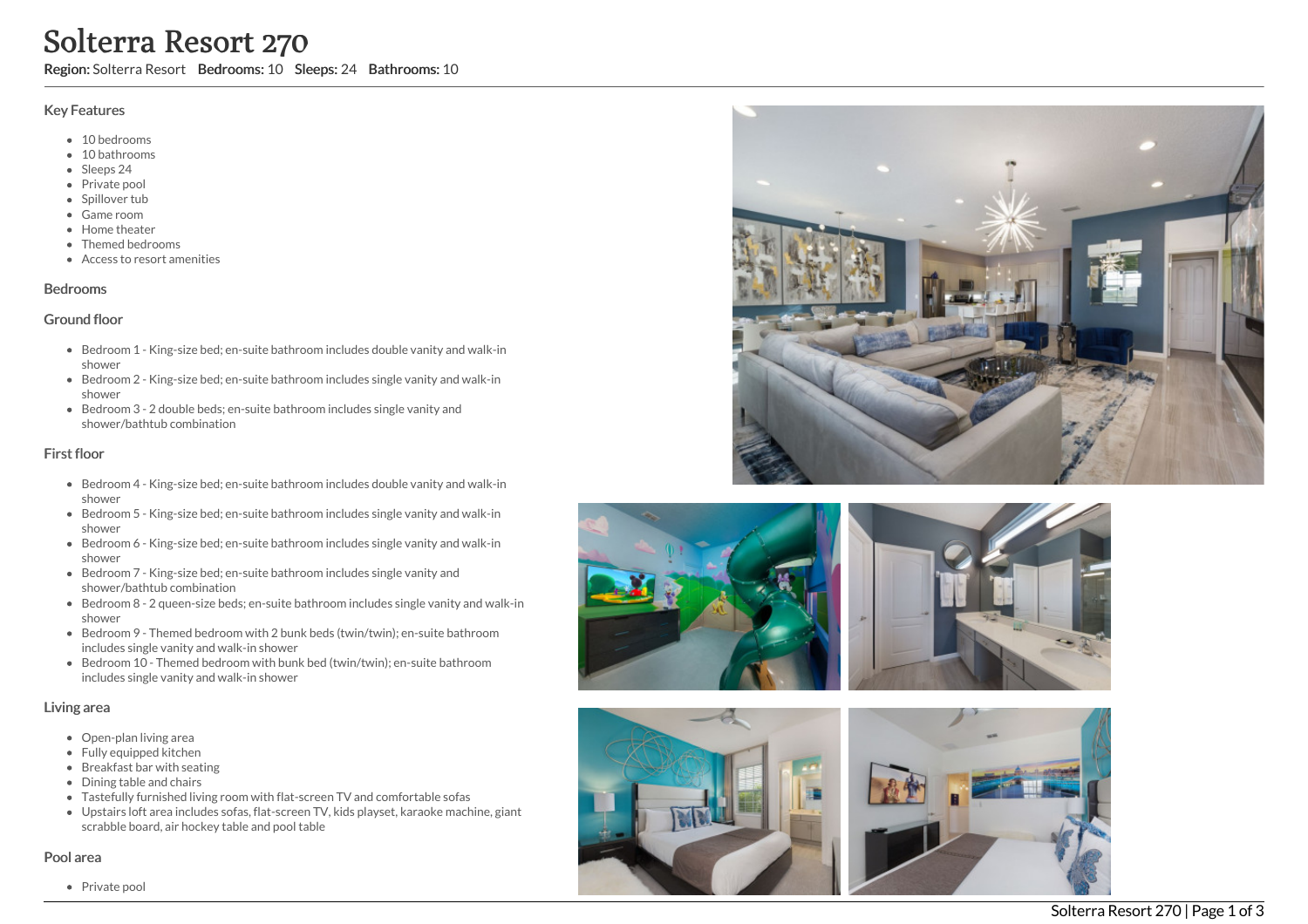- Spillover tub
- **Sunloungers**
- Covered lanai with table and chairs
- Pool and ping-pong table
- Pool basketball hoop
- Pool cage
- Pool fence

### Home entertainment

- Flat-screen TVs in living area and all bedrooms
- Game room includes basketball shooting game and arcade video games
- Home theater includes projector screen and cinema-style seating

# General

- Air conditioning throughout
- Complimentary wifi
- Bedding and towels in clu d e d
- Private parking for up to 5 cars only

# Laundry room

- Washer and dryer
- Iron and ironing board

# Children's equipment available for hire

- C rib
- Stroller
- Hig h c h air
- Pack and play

# Resort Facilities

Situated in the Davenport area of Orlando, Solterra Resort is perfectly located just 15 miles from Disney World. Designed to be a tranquil and relaxing escape for the whole family, visitors to the resort will have full access to an amazing range of amenities throughout t h eir stay. For guests who prefer to stay active, there is a fitness center on site, as well as a playground, games rooms and sports courts - challenge the family to a game of tennis before retiring to the pool. Here, you can swim in peace, relax with a cocktail in a private cabana or float down the lazy river soaking up the gorgeous Florida sun. At the heart of the resort, guests will find the Grand Clubhouse, the ideal location for reconnecting over a deliciou s dinner after a busy day exploring!

# Places of interest

- Golf course ââ,¬â€œ 7 miles
- Supermarket ââ,¬â€œ 3 mile
- Shopping mall Ģâ,¬â€œ 3 miles
- Disney World ââ,¬â€œ 11 miles
- Seaworld Ģâ,¬â€œ 16 miles
- Universal Studios ââ,¬â€œ 21 miles
- Legoland ââ,¬â€œ 26 miles
- Beaches ¢â,¬â€œ 76 miles